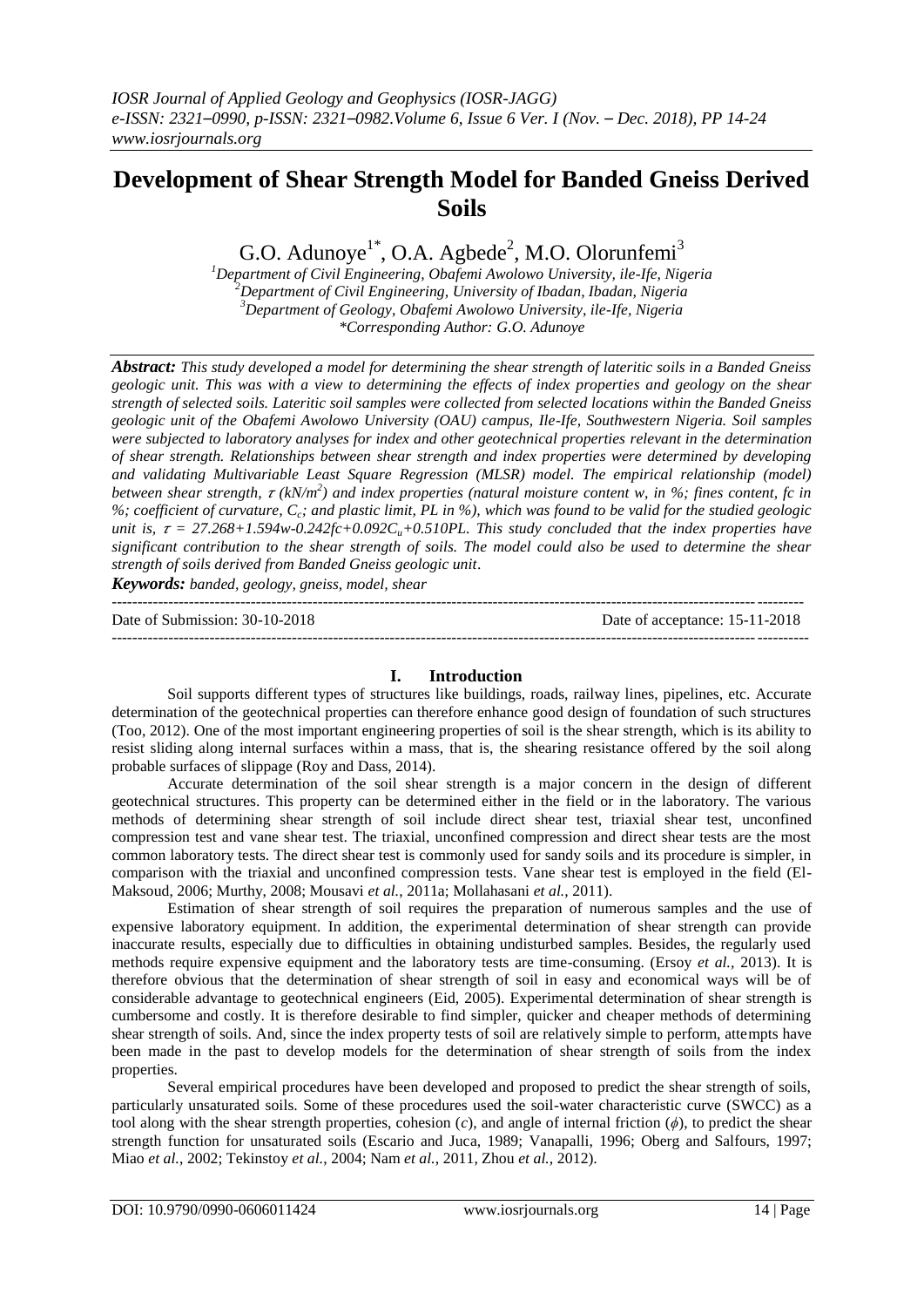The ratio of undrained shear strength  $(S_u)$  to overburden stress (σi) of soft clay in Pontianak, Indonesia had been correlated with Atterberg limits by many researchers. Skempton (1957) proposed a linear relationship for this ratio value to the value of plasticity index (Ip):  $(Su/\sigma i = 0.11 + 0.0037 \text{ Ip})$ . Bjerrum and Simons (1960) also presented a power equation for correlation between undrained shear strength and plasticity index (Ip) and liquidity index (I<sub>L</sub>): (Su/σi = 0.045 Ip <sup>0.5</sup>); (Su/σi = 0.18/I<sub>L</sub> <sup>0.5</sup>). Karlsson and Viberg (1967) later proposed a linear equation for correlation of undrained shear strength with liquid limit (W<sub>L</sub>):  $Su/\sigma$ i = 0.005 W<sub>L</sub>.

Wroth and Wood (1978) developed model for undrained shear strength (Su) of soils with respect to the liquidity index (I<sub>L</sub>): Su = 170e<sup>-4.</sup>6I<sub>L.</sub> Subsequently, Leroueil *et al.* (1983) proposed another model for undrained shear strength of soil:  $Su = 1/(I_L - 0.21)^2$ . The authors indicated that the model is valid for  $0.5 < I_L < 2.5$ ). Later, Locat and Demers (1988) sought a model that would be valid for higher values of  $I_L$  and thus came up with the model Su =  $(1.167/I_L)^{2.44}$ , which is valid for the range of liquidity index  $1.5 < I_L < 6.0$ . Ojuri (2013) also developed statistical models to predict shear strength of some tropical lateritic soils, using maximum dry density (MDD) and group index (GI) values of soil. The author came up with a significant model for undrained shear strength  $(S_n = -547.713 + 0.381 \text{MDD} - 9.104 \text{GI})$ , and thus concluded that a quick evaluation of shear strength could be made for the selected soils using maximum dry density and group index. Recently, Vardanega and Haigh (2014) developed and proposed a relationship between liquidity index and undrained shear strength of soil. The model is  $I_L = 1.150 - 0.283ln(S_u)$ .

According to Vanapalli (1996), the empirical procedures for estimating shear strength of soils may or may not be suitable for all types of soil. Relationships between geotechnical engineering properties, and more specifically, shear strength and simple soil index properties vary across regions (Roopnarine *et al.*, 2012). Previous attempts are also region-specific and thus necessitate the need for localised investigations (Adunoye, 2017). The specific contribution of geology has also not been studied. There is therefore the need to develop models, which will take cognisance of the geology, and that can be easily employed for determining shear strength of soil. This present study therefore identified and modelled relationships between shear strength and index properties of soils derived from Banded Gneiss geologic unit within the Obafemi Awolowo University (OAU) campus, Ile-Ife.

# **II. Materials and Methods**

Lateritic soil samples were collected from 25 different locations within identified Banded Gneiss geologic unit in OAU campus. Preliminary, index property, compaction and triaxial tests were conducted on the samples. The tests were conducted using standard methods. The triaxial tests were conducted to determine the shear strength properties of the soil. Empirical relationship between shear strength and selected index properties was determined using multiple regression analysis. The developed models were subsequently validated.

# **Description and Geology of the Study Area**

The study area is the OAU campus, Ile-Ife, Southwestern Nigeria. Ile –Ife lies between Latitudes 7°28'0''N and 7°45'0''N and Longitudes 4°30'0''E and 4°34'0''E. Figure 1 shows the map of Obafemi Awolowo University, Ile-Ife. The Obafemi Awolowo University is located within the Ife-Ilesha Schist Belt. The campus falls within the Basement Complex area of Nigeria (Durotoye, 1983). The rock types are primarily made up of Gneisses and Mica Schists into which some minor granitic and basic rocks have intruded. The main lithological units are: Banded Gneiss, Granite Gneiss and Mica Schist (Boesse, 1989 and Figure 2).

#### **Materials and Equipment**

The main material used are lateritic soil samples collected from Banded Gneiss geologic unit in the study area. The list of equipment used is contained in Table 1. They are all available at the Geotechnical Engineering Laboratory of Department of Civil Engineering, Obafemi Awolowo University, Ile-Ife.

# **Methods**

The following are the methods employed in this study.

#### **Soil sampling**

Twenty-five sampling locations were identified within Banded Gneiss geologic unit in the study area. The soil samples were collected at approximately one sample per 200 m<sup>2</sup>. Test pits were dug by hand and excavated with the aid of digger and shovel. The depth of sample collection was  $0.5$  m – 1 m (Arora, 1988; Roy and Das, 2014). 20 - 25 kg of each sample was collected into a nylon, sealed and immediately taken to the Geotechnical Laboratory of the Department of Civil Engineering, OAU, Ile-Ife, for analyses. After determining the initial moisture content, the samples were prepared for subsequent laboratory analyses by air-drying and grinding to pass a 2 mm sieve.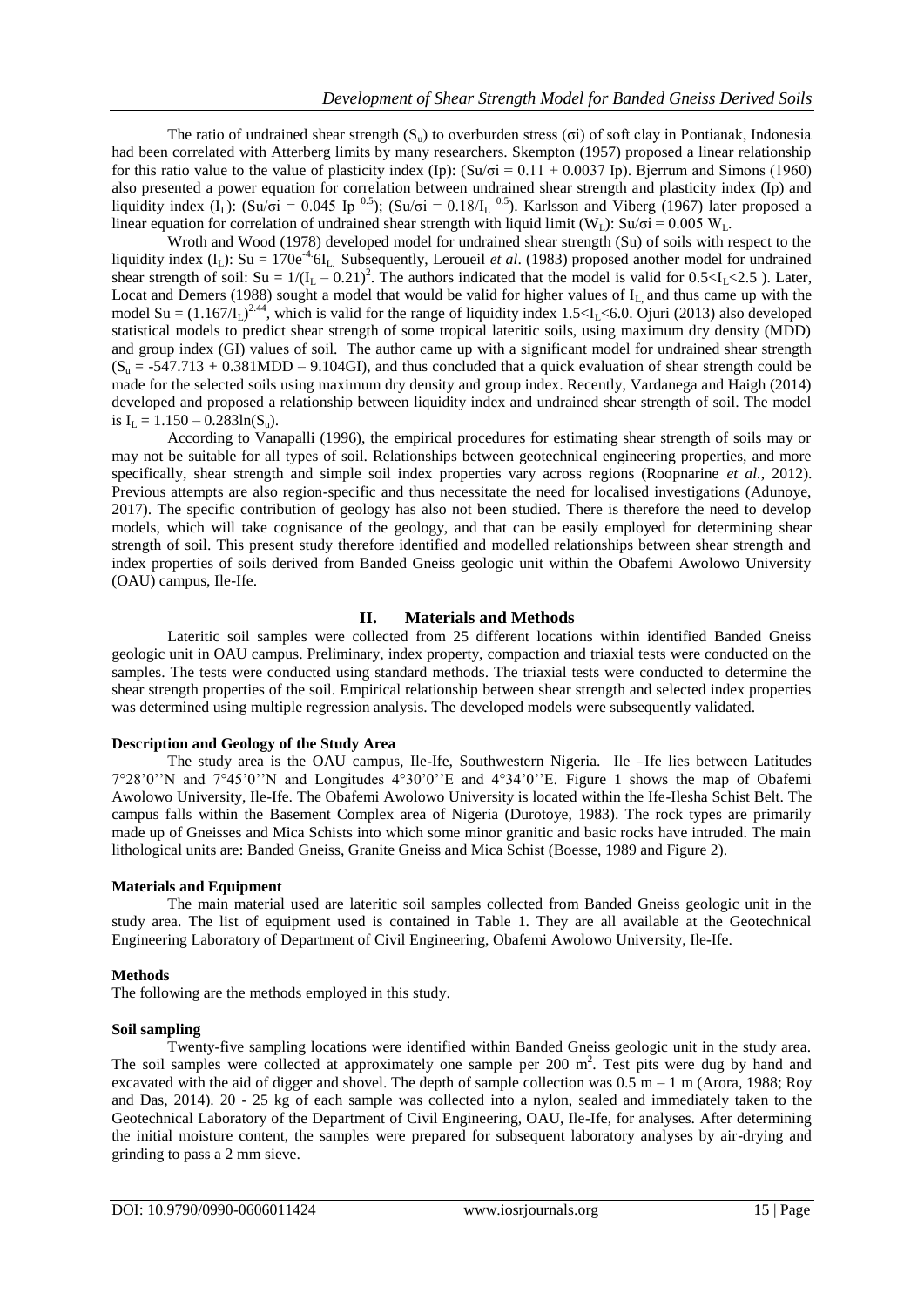# **Preliminary and index property tests on soil samples**

In the Laboratory, representative samples were taken and used for the determination of natural moisture content. Further geotechnical analyses/tests carried out on soil samples included: particle size analysis, specific gravity test, and Atterberg limits test.The tests and analyses were conducted following standard procedure as contained in BS 1377 (1990). Effectives sizes ( $D_{10}$ ,  $D_{30}$  and  $D_{60}$ ), uniformity coefficient ( $C_u$ ) and Coefficient of curvature  $(C_c)$  were also determined from the particle size distribution curves and Equations 1 and 2.



**Figure 1: Map of Obafemi Awolowo University, Ile-Ife (OAU, Ile-Ife, 2015)**



**Figure 2: Geological Map of the Obafemi Awolowo University, Ile-Ife (After Boesse, 1989)**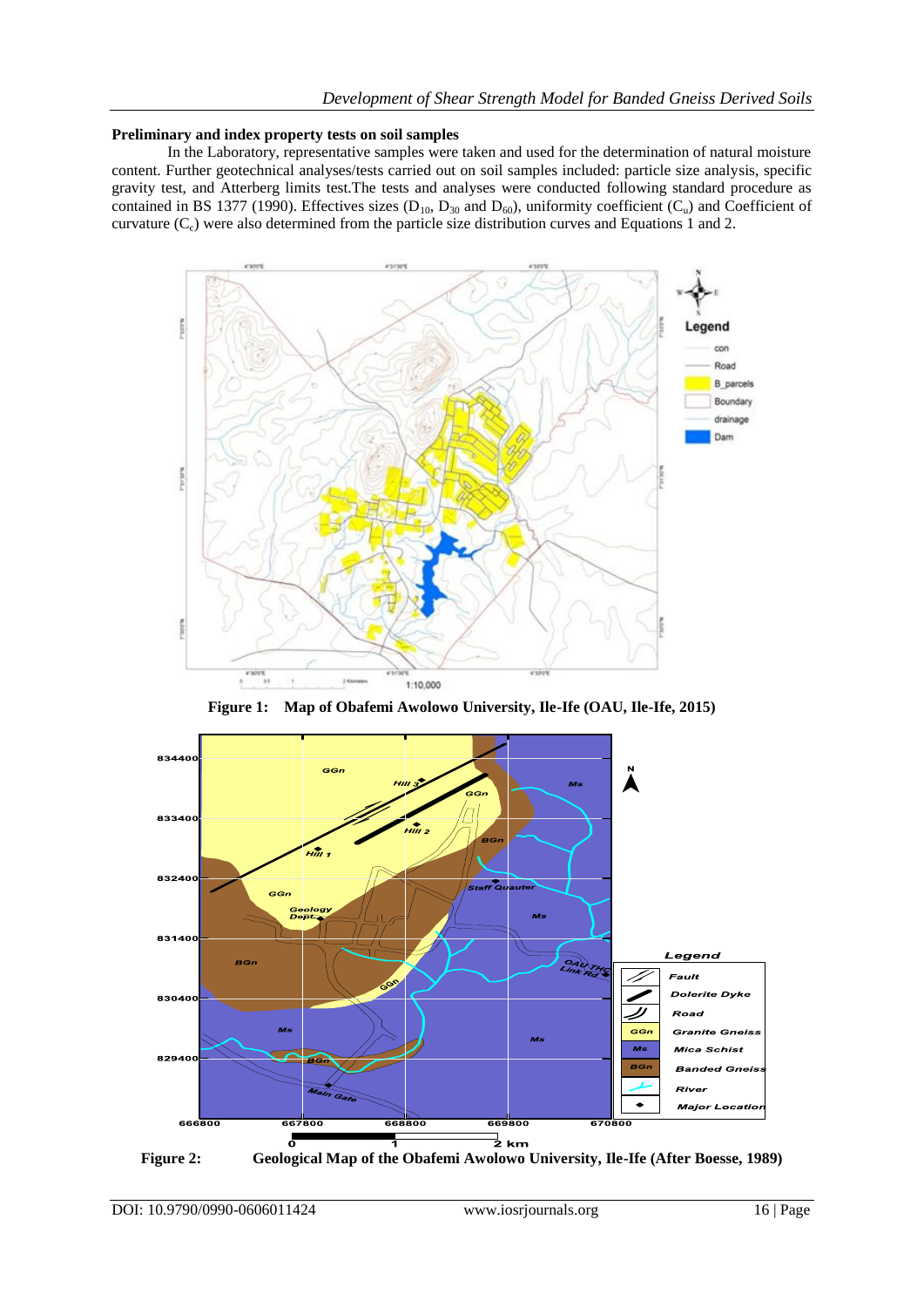| rable 1, List of equipment                              |                                            |  |  |  |
|---------------------------------------------------------|--------------------------------------------|--|--|--|
| Equipment                                               | <b>Purpose</b>                             |  |  |  |
| Set of Sieves (4.5mm to 0.06mm)                         | Particle size analysis (coarse grain)      |  |  |  |
| Sieve Shaker                                            | Shaking of soil sieves                     |  |  |  |
| Hydrometer Bulb                                         | Particle size analysis (fine grain)        |  |  |  |
| <b>Specific Gravity Bottle</b>                          | Specific gravity determination             |  |  |  |
| Atterberg Apparatus                                     | Plastic and liquid limits determination    |  |  |  |
| Electric Oven (Temp $105^{\circ}$ C to $110^{\circ}$ C) | Drying of moist soil sample                |  |  |  |
| Weighing balance                                        | Weighing of soil                           |  |  |  |
| <b>Measuring Cans</b>                                   | Measurement                                |  |  |  |
| <b>Compaction Moulds and Rammers</b>                    | Compaction test                            |  |  |  |
| <b>Triaxial Machine</b>                                 | Determination of shear strength parameters |  |  |  |
|                                                         |                                            |  |  |  |

 **Table 1: List of equipment**

 $C_c = D_{30}^{2}/(D_{60} \times D_{10})$  (1)

 $C_u = D_{60}/D_{10}$  (2)

Where  $D_{10} =$  Grain size for which 10% of the sample is finer  $D_{30}$  = Grain size for which 30% of the sample is finer  $D_{60}$  = Grain size for which 60% of the sample is finer

# **Compaction and triaxial tests on soil samples**

The compaction test was conducted in accordance with BS 1377 (1990). The corresponding dry density (DD) and moisture content (MC) were eventually evaluated. A graph of DD versus MC was then plotted to obtain the appropriate maximum dry density (MDD) and the corresponding optimum moisture content (OMC) for the soil samples.

Unconsolidated-undrained (UU) triaxial tests were conducted on the soil samples. To produce wet samples for the test, the dry soil samples were remoulded using a known percentage of water (optimum moisture content obtained from the compaction test). UU triaxial tests were conducted on the remoulded soil samples in accordance with BS 1377 (1990). Mohr envelopes were subsequently developed, from which the shear strength parameters (cohesion, c and angle of internal friction,  $\phi$ ) and the normal stress were determined. The shear strength parameters were then used to compute the shear strength of soil samples, making use of Equation 3.  $\tau = c + \sigma \tan \phi$ (3)

Where  $\tau$  is the shear strength of soil

*c* is cohesion of soil σ is the normal stress ϕ is angle of internal friction of soil

# **Formulation of models to relate shear strength and index properties of soil**

Formulation of models entailed the identification and choice of modeling tool - multivariable least squares regression (MLSR). After the identification of MLSR that is needed to develop the predictive model for shear strength of the soils, the simulation was performed using the selected index properties and shear strength values which had been determined earlier. The index properties for model development were considered based on literature review (Barends *et al.*, 1999; El-Maksoud, 2006; Murthy, 2008; Kayadelen *et al.*, 2009) The shear strength is the dependent variable, while index properties are the independent variables.

Stepwise regression was carried out and decision was made to remove the correlated parameters in order to eliminate the problem of multicollinearity (Dunlop and Smith, 2003) and thus maximise the reliability of the final model. Data from 20 sampling points were used for model development, while data from the remaining five locations were used for validation. Microsoft Excel multiple regression statistical package was used to develop multiple regression models. The general multiple linear regression (MLR) model is usually expressed by Equation (4).

 $y = \beta_0 + \beta_1 x_1 + \beta_2 x_2 + \beta_3 x_3 + \dots + \beta_n x_n$  (4) Where  $y =$  dependent variable

 $x_1, x_2, x_3, \ldots, x_n$  = independent variables of order n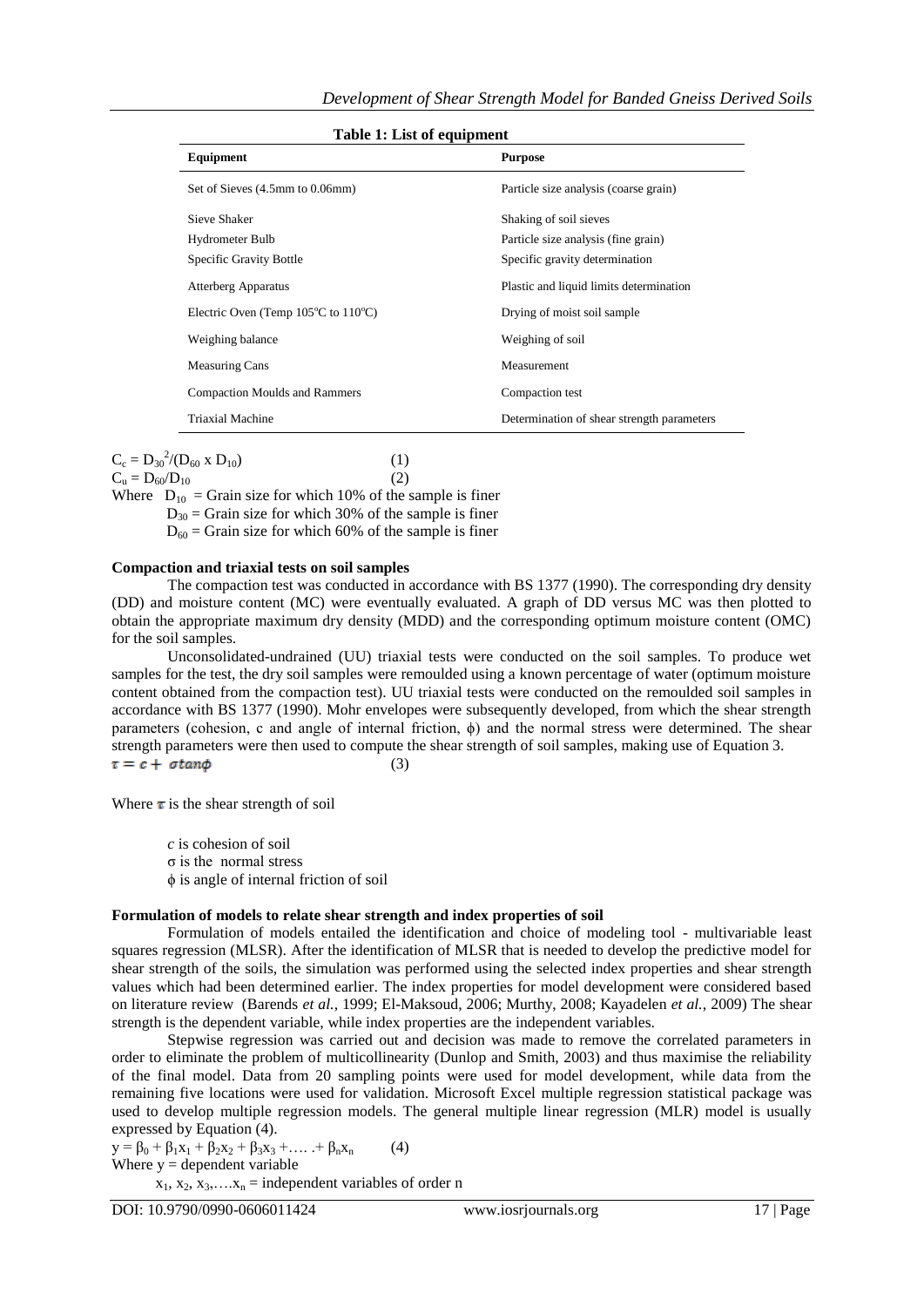$β<sub>1</sub>, β<sub>2</sub>, β<sub>3</sub>, ., β<sub>n</sub> = regression coefficients$ 

 $\beta_0$  = value of y when independent variables are zero, or the intercept on y-axis.

# **Validation of developed model**

Validation of developed model was done using correlation coefficients, which were obtained from the results of the prediction. The coefficient of correlation is a measure that is used to determine the relative correlation and the goodness-of-fit between the predicted and observed data (Shahin *et al.*, 2009). The following guide has been suggested for values of /R/ between 0.0 and 1.0:

 $/R \ge 0.8$  strong correlation exists between two sets of variables;

 $0.2 < /R / < 0.8$  moderate correlation exists between the two sets of variables; and

 $/R \leq 0.2$  weak correlation exists between the two sets of variables.

# **III. Results and Discussion**

# **Sample Locations**

Sampling points for this study is shown in Figure 3.

# **Preliminary and Index Properties of Soil Samples**

Table 2 presents the natural moisture contents (NMCs) of soil samples. The NMCs range between 4.11% (sample A9) and 13.1% (sample A19). Shear strength is expected to increase with the decrease in water content. This is because reduction of water content in clayey soils results in higher friction angle, due to the fact, that clay particles group into aggregates which have larger effective particle size (Brackley, 1973; 1975; Toll, 2000; Blahova et al., 2013).

Table 3 contains the characteristic points on the grading curves of soil samples. According to Ismail (2008),  $C_u$  < 3 indicates a uniform soil and  $C_u$  > 5 indicates a well-graded soil. Therefore, samples A5 and A6 are between uniform and well-graded, while the rest are well-graded. Most well-graded soils will have grading curves that are mainly flat or slightly concave, giving values of  $C_c$  between 0.5 and 2.0.  $C_c \lt 0.1$  indicates a possible gap-graded soil (Ismail, 2008). Thus, this confirms that the generality of the samples are well-graded.



The specific gravity values for the soil samples are as shown in Table 4. Figure 4 is the graphical presentation of the variation of the specific gravity values. The standard range of values of specific gravity of soils lies between 2.60 and 2.80 (Wright, 1986). According to Das (1990), this range of values is for clay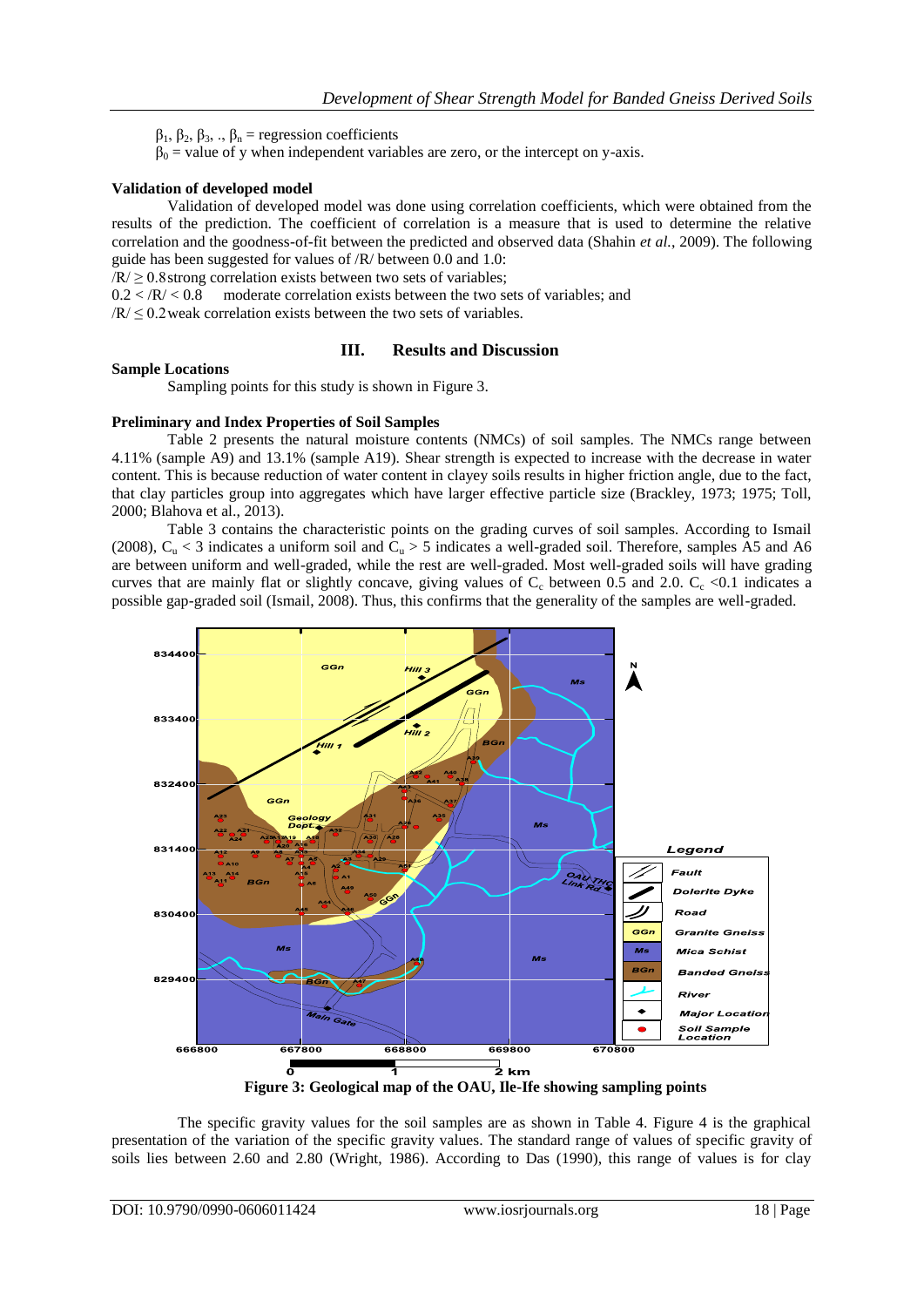minerals. BS 1377 (1990) states that lower specific gravity values indicate a coarse soil, while higher values indicate a fine grained soil. Thus, it could be concluded that majority of the soil samples fall between coarse and

| <b>Sample</b><br>ID | W(%)  | Sample ID       | W(%)  | Sample ID | W(%)  |
|---------------------|-------|-----------------|-------|-----------|-------|
| A <sub>1</sub>      | 6.81  | A9              | 4.11  | A17       | 6.04  |
| A2                  | 9.31  | A10             | 10.74 | A18       | 8.11  |
| A <sub>3</sub>      | 7.11  | A11             | 8.73  | A19       | 13.1  |
| A <sub>4</sub>      | 12.22 | A12             | 7.29  | A20       | 6.2   |
| A <sub>5</sub>      | 8.8   | A13             | 5.02  | A21       | 6.13  |
| A <sub>6</sub>      | 6.2   | A14             | 7.11  | A22       | 10.23 |
| A7                  | 9.08  | A15             | 5.89  | A23       | 5.11  |
| A8                  | 7.11  | A <sub>16</sub> | 11.02 | A24       | 7.01  |
|                     |       |                 |       | A25       | 9.02  |

**Table 2: Natural moisture contents of soil samples**

| <b>Sample ID</b>     | $D_{10}$     | $\mathbf{D}_{30}$ | $\mathbf{D}_{60}$ | $\mathbf{C}_{\rm c}$ | $\mathbf{C}_\mathbf{u}$ |
|----------------------|--------------|-------------------|-------------------|----------------------|-------------------------|
| A1                   | 0.18         | 0.53              | 1.46              | 1.07                 | 8.11                    |
| A2                   | 0.12         | 0.48              | 1.05              | 1.83                 | 8.75                    |
| A <sub>3</sub>       | 0.19         | 0.41              | 1.25              | 0.71                 | 6.58                    |
| A4                   | 0.28         | 1.42              | 2.5               | 2.88                 | 8.93                    |
| A <sub>5</sub>       | 0.15         | 0.19              | 0.5               | 0.48                 | 3.33                    |
| A <sub>6</sub><br>A7 | 0.29<br>0.18 | 0.91<br>0.52      | 1.28<br>1.5       | 2.23<br>1.00         | 4.41<br>8.33            |
| A8<br>A <sub>9</sub> | 0.21<br>0.23 | 0.53<br>0.41      | 1.75<br>1.55      | 0.76<br>0.47         | 8.33<br>6.74            |
| A10<br>A11           | 0.02<br>0.22 | 0.15<br>0.48      | 1.1<br>1.55       | 1.02<br>0.68         | 55.00<br>7.05           |
| A12                  | 0.17         | 0.21              | 1.2               | 0.22                 | 7.06                    |
| A13                  | 0.19         | 0.91              | 2.6               | 1.68                 | 13.68                   |
| A14                  | 0.28         | 1.15              | 2.45              | 1.93                 | 8.75                    |
| A15                  | 0.41         | 1.85              | 2.25              | 3.71                 | 5.49                    |
| A16                  | 0.38         | 1.25              | 2.15              | 1.91                 | 5.66                    |
| A17                  | 0.16         | 0.32              | 1.1               | 0.58                 | 6.88                    |
| A18                  | 0.14         | 0.55              | 1.15              | 1.88                 | 8.21                    |
| A19                  | 0.41         | 1.25              | 3.05              | 1.25                 | 7.44                    |
| A20                  | 0.13         | 0.89              | 1.75              | 3.48                 | 13.46                   |
| A21                  | 0.22         | 1.75              | 2.25              | 6.19                 | 10.23                   |
| A22                  | 0.38         | 1.25              | 2.05              | 2.01                 | 5.39                    |
| A23                  | 0.41         | 1.1               | 2.05              | 1.44                 | 5.00                    |
| A24                  | 0.16         | 1.3               | 1.9               | 5.56                 | 11.88                   |
| A25                  | 0.37         | 0.75              | 1.55              | 0.98                 | 4.19                    |

fine-grained. The results of Atterberg limits tests are graphically illustrated in Figure 5. Liquid limits less than 35% indicate low plasticity; between 35% and 50% indicate intermediate plasticity; between 50% and 70% high plasticity and between 70% and 90% very high plasticity. This implies that majority of samples (17 nos.) are of low plasticity; six samples are of intermediate plasticity; while only two samples are of high plasticity.

| Table 4: Specific gravity of soil samples |      |           |           |           |           |
|-------------------------------------------|------|-----------|-----------|-----------|-----------|
| Sample ID                                 | Gs   | Sample ID | <b>Gs</b> | Sample ID | <b>Gs</b> |
| A1                                        | 2.61 | A9        | 2.76      | A17       | 2.63      |
| A2                                        | 2.56 | A10       | 2.66      | A18       | 2.62      |
| A <sub>3</sub>                            | 2.85 | A11       | 2.78      | A19       | 2.66      |
| A <sub>4</sub>                            | 2.60 | A12       | 2.61      | A20       | 2.81      |
| A5                                        | 2.88 | A13       | 2.87      | A21       | 2.62      |
| A6                                        | 2.57 | A14       | 2.48      | A22       | 2.79      |
| A7                                        | 2.64 | A15       | 2.57      | A23       | 2.51      |
| A8                                        | 2.71 | A16       | 2.66      | A24       | 2.63      |
|                                           |      |           |           | A25       | 2.81      |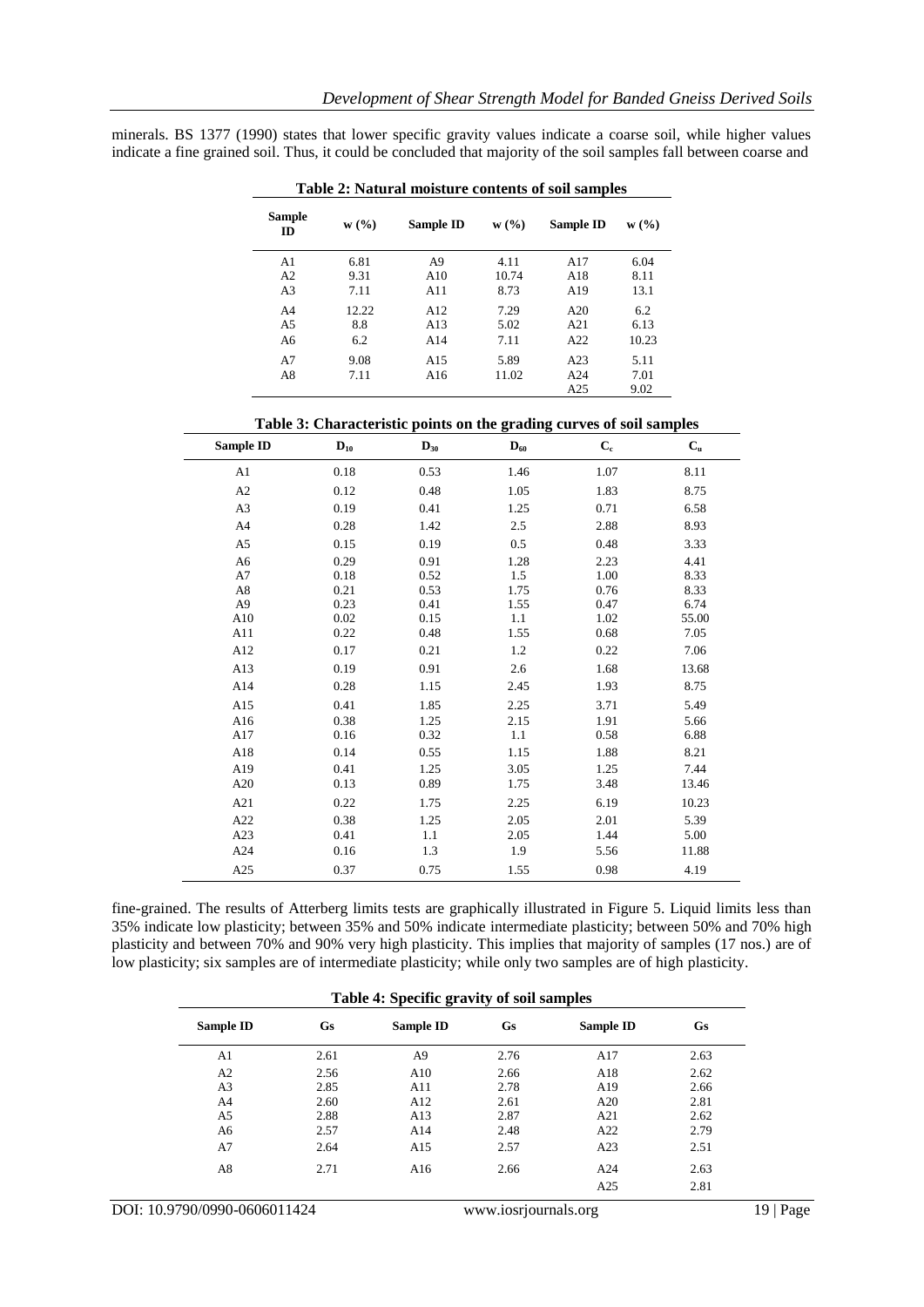

 **Figure 4: Specific gravity of soil samples** 



 **(a) Liquid limit of soil samples**



 **(b) Plastic limit of soil samples**







# **Compaction test results**

Figures 6 and 7 respectively show the graphical presentation of the MDD and OMC of the soil samples. MDD for the samples varies between  $1.58 \text{ mg/m}^3$  and  $3.11 \text{ mg/m}^3$ , while optimum moisture content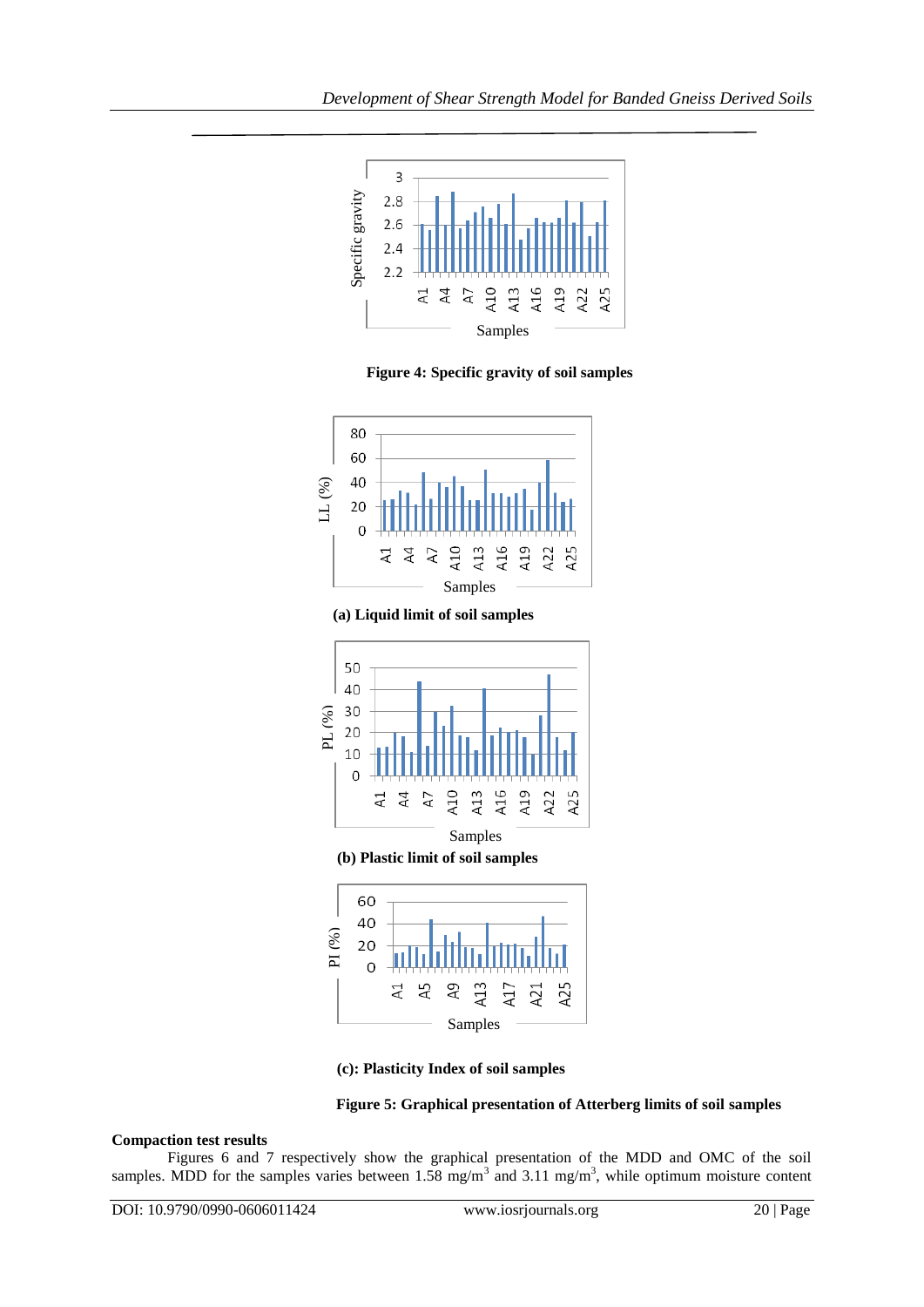(OMC) ranges between 14.58% and 20.01%. According to O'Flaherty (1988), the range of values that may be anticipated when using the standard proctor test methods are: for clay MDD may fall between 1.44 mg/m<sup>3</sup> and 1.69 mg/m<sup>3</sup> and OMC may fall between 20% and 30%:; for silty clay, MDD is usually between 1.70 mg/m<sup>3</sup> and 1.85 mg/m<sup>3</sup> and OMC range between 15% and 25%. For sandy clay, MDD usually range between 1.86 mg/m<sup>3</sup> and 2.17 mg/m<sup>3</sup> and OMC between 8% and 15% (Bello and Adegoke, 2010). Therefore, the soil samples could be generally described as falling between silty clay and sandy clay.

# **Results of triaxial test**

The shear strength values of soil samples, which were obtained after the triaxial tests, are shown in Figure 8. Majority (9 no.) of the samples have shear strength ranging between 40 and 49 kN/m<sup>2</sup>; six samples fall between 30 and 39 kN/m<sup>2</sup>; six other samples also fall between 50 and 59 kN/m<sup>2</sup>; while 4 samples have shear strength ranging between 60 and 69 kN/m<sup>2</sup>.

# **Predictive shear strength model**

Stepwise regression analysis of the data showed that there were correlations between fines content (fc) and coarce content (cc);  $D_{10}$ ,  $D_{30}$  and  $D_{60}$ ; PL and LL. Therefore, to guide against multicollinearity (Dunlop and Smith, 2003; Mollahasani *et al.*, 2011), only one variable was considered in each group of the mentioned variables. Also, it was shown that PI and MDD do not have significant contribution on shear strength of the soil samples. Therefore, after several trials, the employed variables for the development of shear strength models are w, fc, C<sup>u</sup> and PL. Also, ratio of number of objects to number of variables (Mousavi *et al.*, 2011b) is 5.

The results of MLSR analyses and the generated performance metrics are summarised in Table 5. Table 5 shows that correlation exists between soil shear strength and the selected index properties. The value of correlation coefficient is within the range 0.2<R<0.8 (i.e. moderate correlation) (Shahin *et al*., 2009). The resulting multiple regression analysis equation is:

 $\tau = 27.268 + 1.594w - 0.242fc + 0.092C_u + 0.510PL$  (R=0.72) (5)

 $\overline{4}$  $\mathbf{3}$ MDD (mg/m<sup>3</sup>)  $\overline{2}$  $\overline{1}$  $\circ$ 42 S R7 Α9 A13  $A11$ A15  $A17$ A19  $\overline{2}$ ž

 **Figure 6: Maximum dry density of soil samples**



 **Figure 7: Optimum moisture content of soil samples**



 **Figure 8: Share strength of soil samples**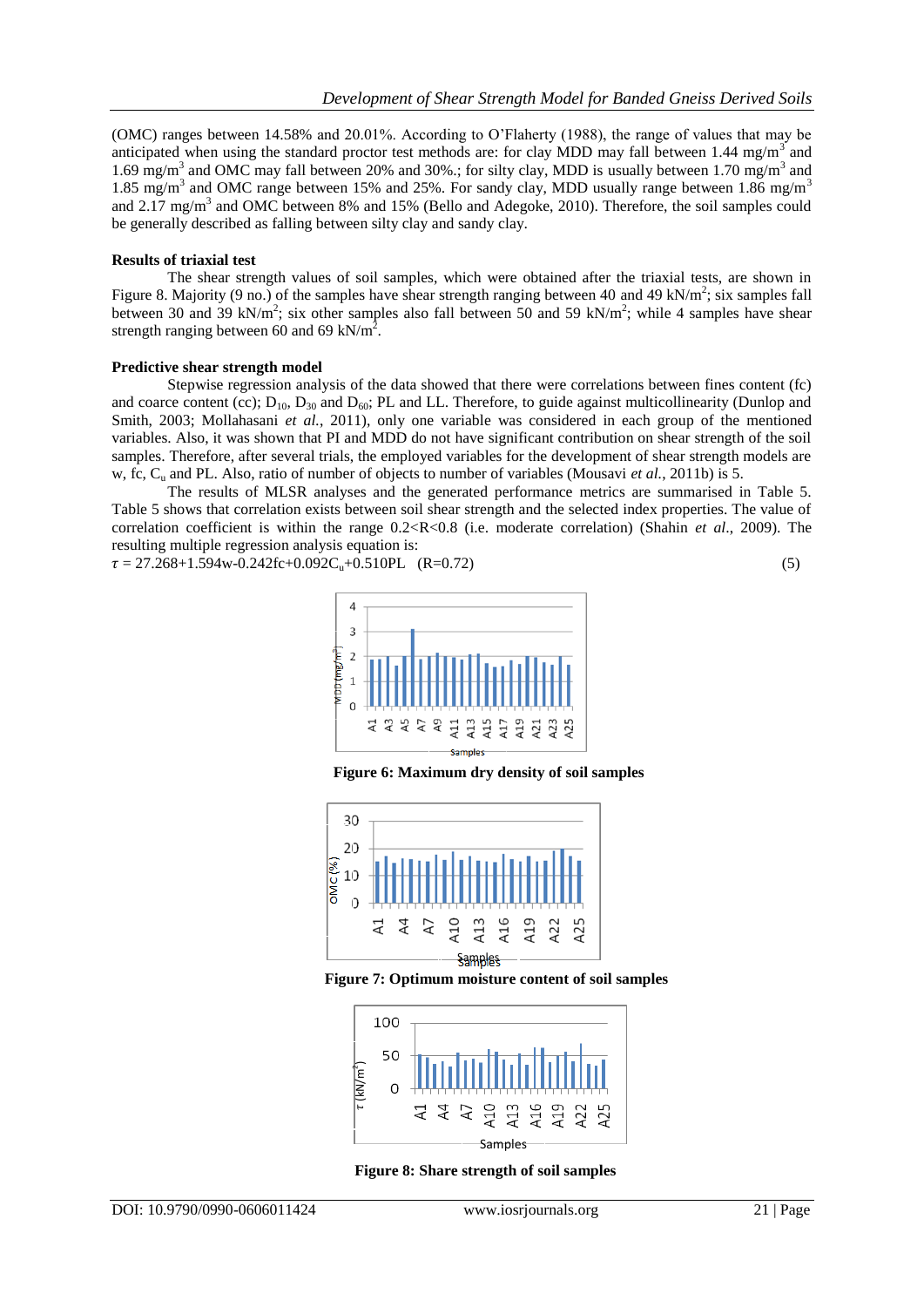| <b>Metrics</b>           | Value |
|--------------------------|-------|
| Multiple R               | 0.72  |
| R Square                 | 0.52  |
| <b>Adjusted R Square</b> | 0.394 |
| <b>Standard Error</b>    | 7.554 |
| <b>Observations</b>      | 20    |

#### **Table 5 : Performance metrics for developed model**

# **Validation of developed model**

The observed correlation coefficient (0.720) is considered moderate. Therefore, the results of internal validation of the MLSR model is shown in Table 6 .The percentage difference in measured and predicted values of shear strength is 5.93, which is considered low, i.e. less than 6% (Ayininuola *et. al*, 2009). Therefore, the developed MLSR model could be said to be valid for the study area.

|  | Table 6: Comparison between measured and model shear strength of soils |  |  |  |  |  |  |  |
|--|------------------------------------------------------------------------|--|--|--|--|--|--|--|
|--|------------------------------------------------------------------------|--|--|--|--|--|--|--|

| Sample ID      | Measured $\tau$<br>(kN/m <sup>2</sup> ) | Model $\tau$<br>(kN/m <sup>2</sup> ) |
|----------------|-----------------------------------------|--------------------------------------|
| A <sub>5</sub> | 35                                      | 43.92                                |
| A11            | 57                                      | 44.38                                |
| A15            | 37                                      | 42.04                                |
| A20            | 57                                      | 36.29                                |
| A25            | 44                                      | 49.73                                |
| Mean           | 46                                      | 43.27                                |
| % Variance     |                                         | 5.93                                 |

#### **IV. Conclusion**

This study aimed at developing predictive model for the determination of shear strength of lateritic soils in a Banded Gneiss geologic unit. Following standard procedures, the study determined the index properties and shear strength of selected soils The index properties were analysed; and specific relationship was developed between selected index properties and shear strength. Natural moisture content (w), fines content (fc), coefficient of uniformity  $(C_u)$ , and Plastic Limit (PL) showed useful relationship with the shear strength of the selected soils. Multilayer regression model was developed and subsequently validated. The developed model was found to be valid for the studied geologic unit.

#### **References**

- [1] Adunoye, G. O. (2017). Development of predictive models for determining the shear strength of lateritic soils in a Basement Complex environment. Unpublished Ph.D Thesis, department of Civil Engineering, Obafemi Awolowo University, Ile-Ife.
- [2] Arora, K. R. (1988). Introductory Soil Engineering. Nem Chand Jane (Prop), Standard Publishers Distributors, Nai Sarak, Delhi. [3] Ayininuola, G.M., Agbede, O.A. and Franklin, S.O. (2009). Influence of calcium sulphate on subsoil cohesion and angle of
- friction, *Journal of Applied Sciences Research,* 5(3): 297 304.
- [4] Barends, F. B. J., Lindenberg, J. L., De Quelerij, L., Verruijt, A. and Luger, H. J. (1999). Geotechnical Engineering for Transportation Infrastructure: Theory and Practice, Planning and Design, Construction and Maintenance; Balkema Publishers, Netherlands.
- [5] Bello, A.A. and Adegoke, C.W. (2010). "Evaluation of Geotechnical Properties of Ilesha East Southwest Nigeria"s Lateritic Soil". *Pacific Journal of Science and Technology*. 11(2): 617-624.
- [6] Bjerrum, L., and Simons, N.E. (1960). "Comparison of Shear Strength Characteristics of Normally Consolidated Clay". Proceedings. Research Conference on Shear Strength of Cohesive Soils, ASCE, 1771–1726.
- [7] Blahova, K., Ševelova, L., Pilařova, P. (2013). Influence of water content on the shear strength parameters of clayey soil in relation to stability analysis of a hillside in Brno Region, Acta Universitatis Agriculturae et Silviculturae Mendelianae Brunensis, 61(6): 1583 – 1588[. http://dx.doi.org/10.11118/actaun201361061583.](http://dx.doi.org/10.11118/actaun201361061583)
- [8] Boesse, J.M. (1989). A Geological map of the Obafemi Awolowo University Campus (Unpublished), Department of Geology, Obafemi Awolowo University, Ile-Ife.
- [9] Brackley, I. J. A. (1973). Swell pressure and free swell in a compacted clay. In: Cokca, E., Tilgen, H.P., 2010*:* Shear strengthsuction relationship of compacted Ankara clay. *Applied clay science* 49: 400–404. ISSN 1872-9053.
- [10] Brackley, I. J. A. (1975). A model of unsaturated clay structure and its application to swell behavior. In: Cokca, E., Tilgen, H. P., 2010: Shear strength-suction relationship of compacted Ankara clay. *Applied clay science* 49: 400–404. ISSN 1872-9053.
- 
- [11] BS 1377 (1990). Methods of test for soils for civil engineering properties. British Standard Institution, London.<br>[12] Das, B.M. (1990). Soil Mechanics. Brooks/Cole Publishers, California.
- [12] Das, B.M. (1990). Soil Mechanics. Brooks/Cole Publishers, California. [13] Dunlop, P. and Smith, S. (2003). Estimating key characteristics of the concrete delivery and placement process using linear regression analysis. *Civil Eng. Environ. Syst.*, 20: 273-290.
- [14] Durotoye, A.B. (1983). Quarternary Sediments in Nigeria. Edited by Kogbe C.A.
- [15] Eid, H. T. (2005). Factors influencing the determination of shale classification indices and their correlation to mechanical properties. *Geotechnical and Geological Engineering*, 24(6): 1695-1713. doi:10.1007/s10706-005-5726-2.